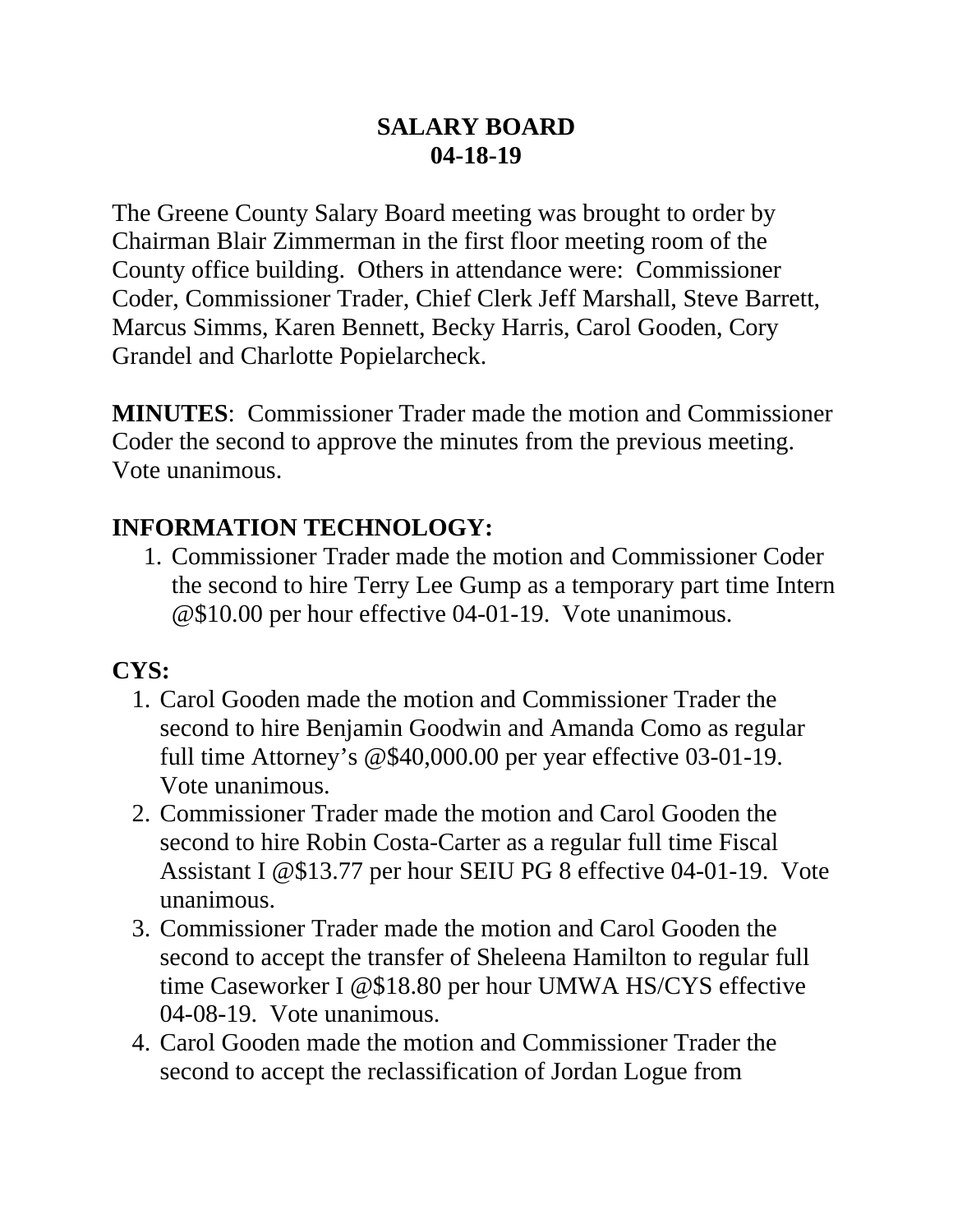probationary to regular status Caseworker I @\$20.08 per hour UMWA HS/CYS effective 03-10-19. Vote unanimous.

5. Commissioner Trader made the motion and Carol Gooden the second to accept the transfer of Angela Whoolery to regular full time Caseworker II @\$21.77 per hour UMWA HS/CYS effective 04-11-19. Vote unanimous.

# **HUMAN SERVICES:**

- 1. Commissioner Coder made the motion and Commissioner Trader the second to accept the reclassification of Allen Frye from probationary to regular status Caseworker I @\$20.08 per hour UMWA HS/CYS effective 01-16-19. Vote unanimous.
- 2. Commissioner Trader made the motion and Carol Gooden the second to accept the transfer of Terry Hoyle as a regular full time BSU Program Coordinator @\$20.74 per hour UMWA HS/CYS effective 03-25-19. Vote unanimous.
- 3. Commissioner Trader made the motion and Commissioner Coder the second to accept the transfer of Loletta Scogins to regular full time Early Intervention Caseworker I @\$20.73 per hour UMWA HS/CYS effective 04-08-19. Vote unanimous.

# **ELECTIONS:**

1. Carol Gooden made the motion and Commissioner Trader the second to accept the transfer of Amie Nehls from regular full time to regular part time Administrative Assistant II with no change in hourly rate effective 04-22-19. Vote unanimous.

## **JAIL:**

- 1. Commissioner Trader made the motion and Carol Gooden the second to accept the creation of the positions of Licensed Practical Nurse II and III SEIU Prison effective 03-12-19. Vote unanimous.
- 2. Carol Gooden made the motion and Commissioner Trader the second to accept the reclassification of Pamela White to regular full time Licensed Practical Nurse II @\$18.38 per hour SEIU Prison effective 03-17-19. Vote unanimous.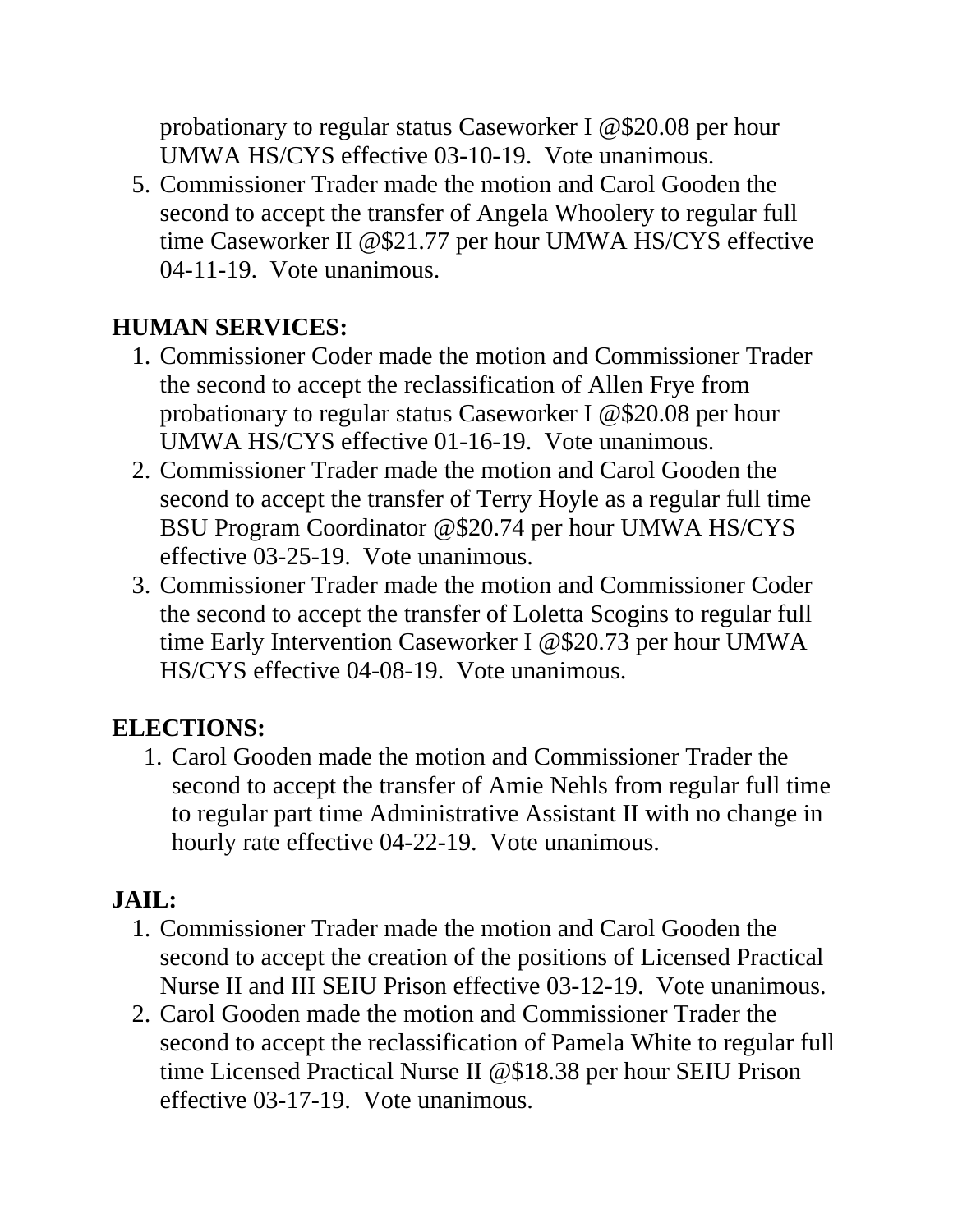- 3. Commissioner Trader made the motion and Commissioner Coder the second to accept removing from payroll Steven Cummins, Lieutenant, effective 03-18-19. Vote unanimous.
- 4. Commissioner Trader made the motion and Carol Gooden the second to accept the promotion of Brian Kirby as regular full time Lieutenant @\$18.70 per hour MG PG 8 effective 03-24-19. Vote unanimous.
- 5. Carol Gooden made the motion and Commissioner Trader the second to accept the promotion of Zack Phillips as regular full time Corrections Officer I @\$15.77 per hour SEIU Prison effective 04- 07-19. Vote unanimous.
- 6. Commissioner Trader made the motion and Carol Gooden the second to accept the promotion of Vincent Bennett and Carl Wright as regular part time Corrections Officer I @\$14.77 per hour SEIU Prison effective 04-07-19. Vote unanimous.
- 7. Carol Gooden made the motion and Commissioner Trader the second to accept the termination of Venus Hanlin, Corrections Officer, effective 03-01-19. Vote unanimous.

# **PARKS AND RECREATION:**

1. Commissioner Trader made the motion and Commissioner Coder the second to accept the reclassification of Brandon Cumberledge as regular full time Custodial Worker II @\$13.88 per hour SEIU PG 4 effective 04-17-19. Vote unanimous.

# **DISTRICT ATTORNEY:**

1. Carol Gooden made the motion and Commissioner Trader the second to accept removing Cherie Henry from payroll effective 04- 08-19. Vote unanimous.

## **SHERIFF:**

1. Marcus Simms made the motion and Commissioner Trader the second to hire James Redman as a temporary part time Security Officer I @\$12.47 per hour effective 04-15-19. Vote unanimous.